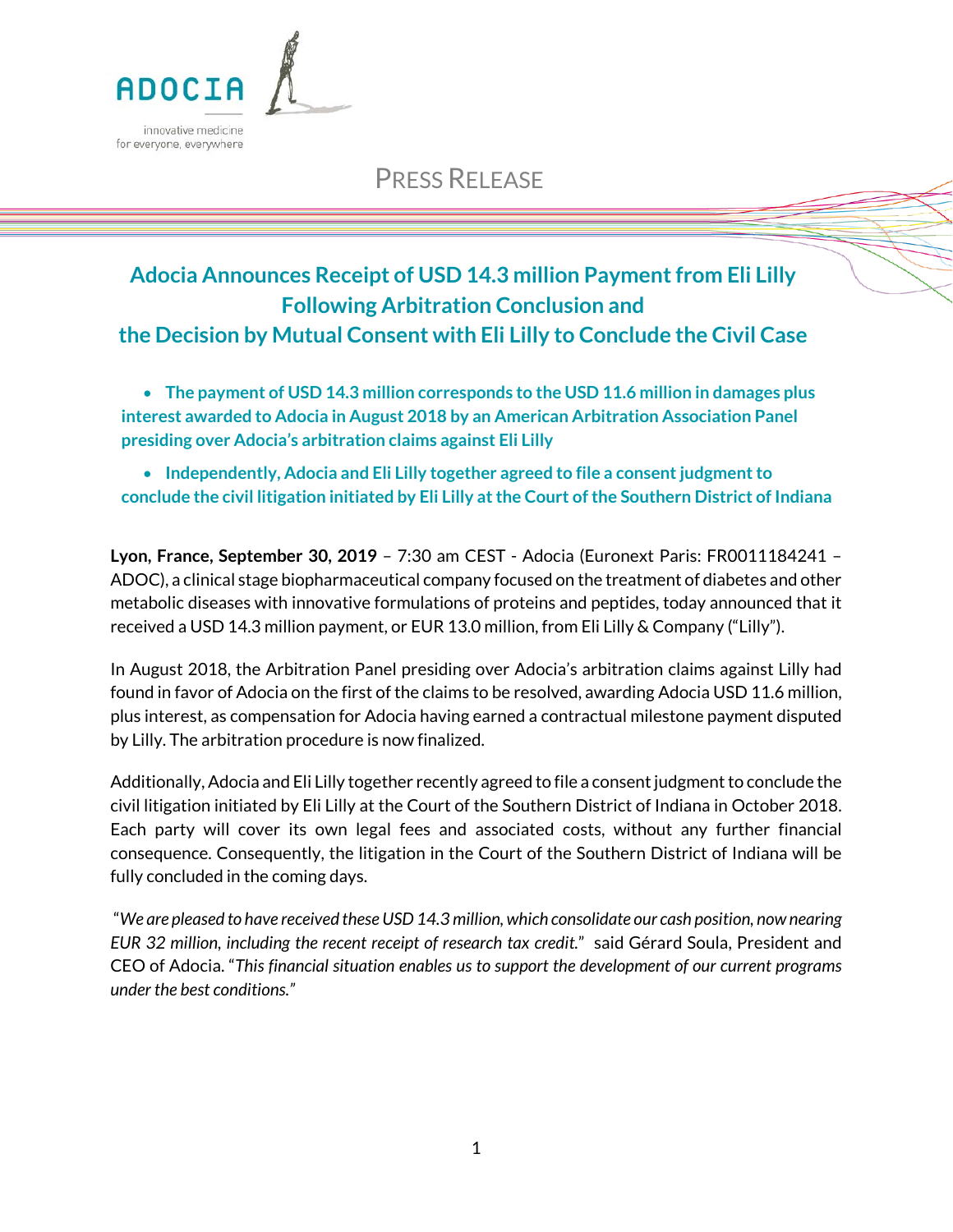### **About Adocia**

Adocia is a clinical-stage biotechnology company that specializes in the development of innovative formulations of already-approved therapeutic proteins and peptides for the treatment of diabetes and other metabolic diseases. In the diabetes field, Adocia's portfolio of injectable treatments is among the largest and most differentiated of the industry, featuring six clinical-stage products. Additionally, Adocia expanded its portfolio to include the development of treatments of obesity and short bowel syndrome.

The proprietary BioChaperone® technological platform is designed to enhance the effectiveness and/or safety of therapeutic proteins while making them easier for patients to use. Adocia customizes BioChaperone to each protein for a given application. Adocia's clinical pipeline includes five novel insulin formulations for the treatment of diabetes: two ultra-rapid formulations of insulin analog lispro (BioChaperone® Lispro U100 and U200), a combination of basal insulin glargine and rapid-acting insulin lispro (BioChaperone® Combo), a combination of a prandial insulin with amylin analog pramlintide (ADO09) and a rapid-acting formulation of human insulin (HinsBet® U100). It also includes an aqueous formulation of human glucagon (BioChaperone® Glucagon) for the treatment of hypoglycemia. Adocia preclinical pipeline includes combinations of insulin glargine with GLP-1 receptor agonists (BioChaperone® Glargine GLP-1) for the treatment of diabetes, a ready-to-use combination of glucagon and a GLP-1 receptor agonist (BioChaperone® Glucagon GLP1) for the treatment of obesity and a ready-to-use aqueous formulation of teduglutide (BioChaperone® Teduglutide) for the treatment of short bowel syndrome.

In 2018, Adocia and Chinese insulin leader Tonghua Dongbao entered a strategic alliance. In April 2018, Adocia granted Tonghua Dongbao licenses to develop and commercialize BioChaperone Lispro and BioChaperone Combo in China and other Asian and Middle Eastern territories. The licensing agreements included 50 million dollars upfront and up to 85 million dollars development milestones, plus double-digit royalties on sales. In June 2018, Tonghua Dongbao agreed to manufacture and supply active pharmaceutical ingredients insulin lispro and insulin glargine to Adocia globally, excluding China, to support Adocia's portfolio development in these territories.

*Adocia aims to deliver "Innovative medicine for everyone, everywhere."*

To learn more about Adocia, please visit us at www.adocia.com





### **For more information please contact:**

| <b>Adocia</b>                   | <b>Adocia Press Relations Europe</b> | <b>Adocia Investor Relations USA</b> |
|---------------------------------|--------------------------------------|--------------------------------------|
| Gérard Soula                    | <b>MC Services AG</b>                | The Ruth Group                       |
| Chairman and CEO                | <b>Raimund Gabriel</b>               | Tram Bui                             |
| contactinvestisseurs@adocia.com | adocia@mc-services.eu                | tbui@theruthgroup.com                |
| Ph.: +33 4 72 610 610           | Ph.: +49 89 210 228 0                | Ph.: +1 646 536 7035                 |
|                                 |                                      |                                      |